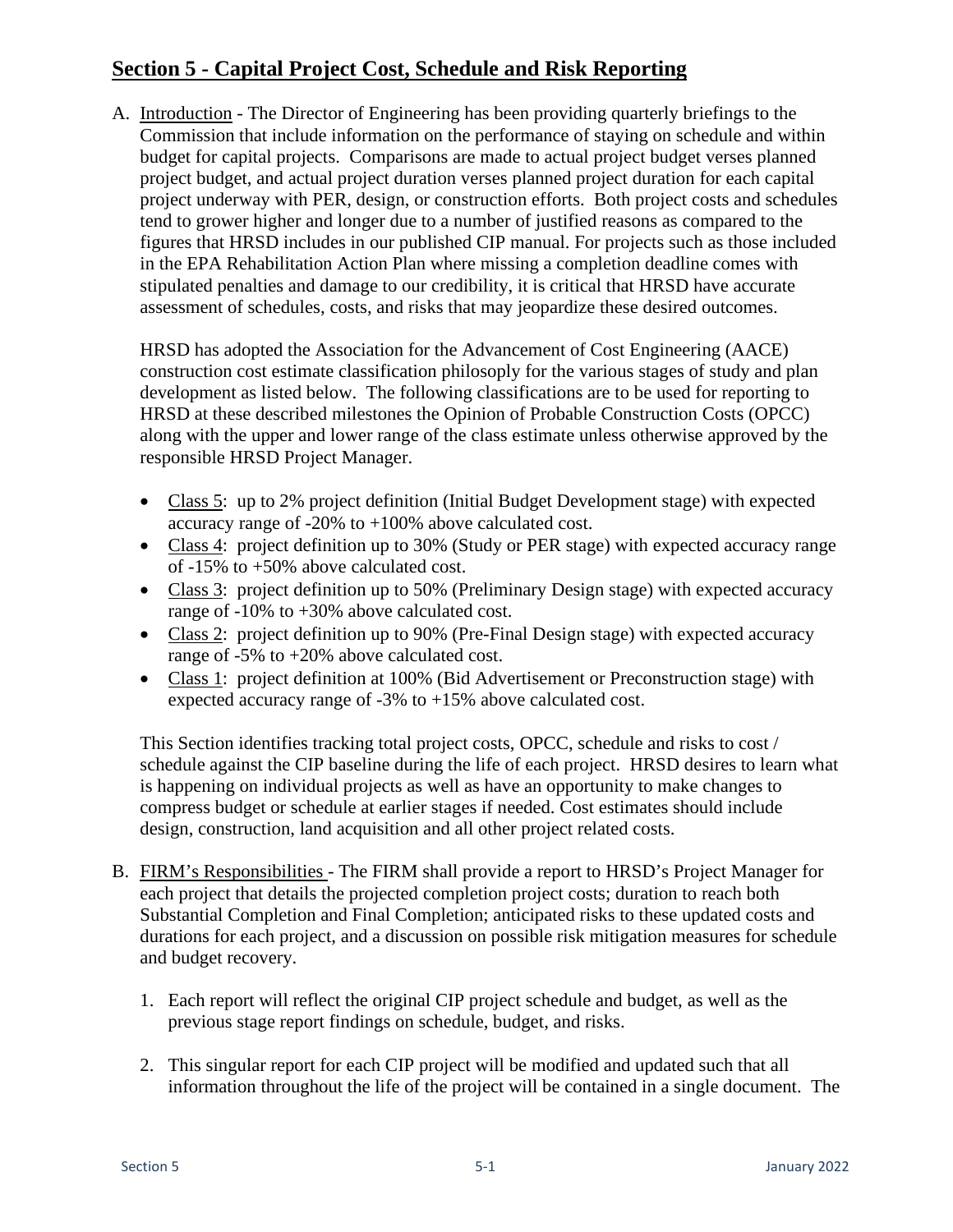document will be in format as approved by the HRSD Project Manager and will accompany the monthly payment request unless otherwise approved by the HRSD Project Manager.

- C. An example of a report for a hypothetical CIP in shown in Exhibit A. The FIRM to coordinate with the HRSD Project Manager on proposed format for this type report.
- D. A template summary report for Project Estimate History and OPCC classification reporting as detailed above is included as Exhibit B.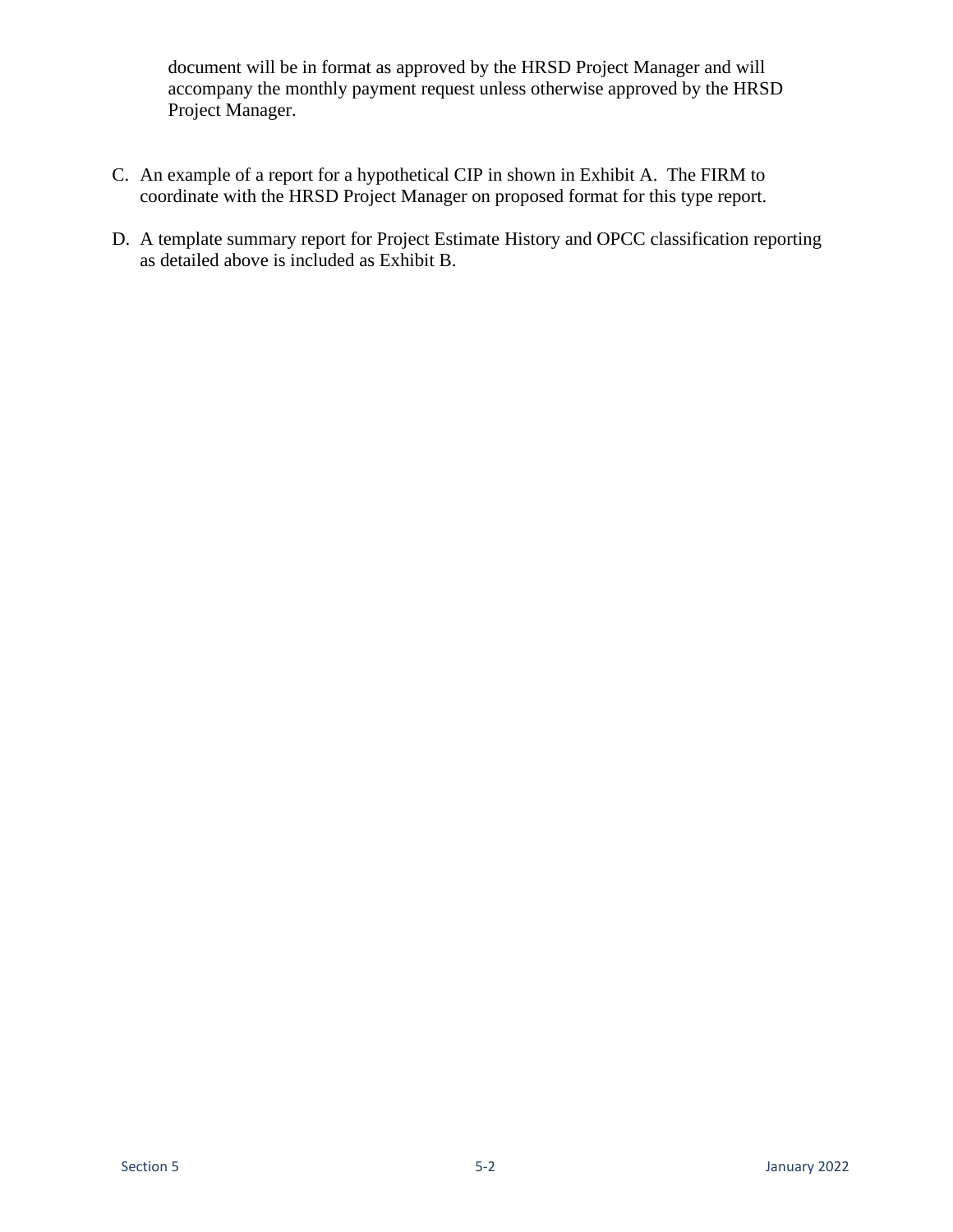## **Exhibit A – Project Costs, Schedule and Risks Report**

### **CIP Baseline at Activity Start (June 1, 2015)**

#### **Capital Budget:**

| Phase                          | Costs       | Details                                              |
|--------------------------------|-------------|------------------------------------------------------|
| Pre-planning:                  | \$142,885   | All project costs prior to start of PER.             |
| PER:                           | \$196,467   | Professional Services costs as well as all other PER |
|                                |             | phase costs                                          |
| Design:                        | \$375,073   | Professional Services costs, condition assessment,   |
|                                |             | easements, as well as all other Design Phase costs   |
| Pre-Construction:              | \$71,442    | Bid stage activities                                 |
| Construction:                  | \$5,715,400 | Includes CA/CI costs, construction contract, and all |
|                                |             | other construction phase costs                       |
|                                |             |                                                      |
| <b>Estimated Program Cost:</b> | \$6,501,267 |                                                      |
| Contingency $(20\%)$ :         | \$1,143,080 | Contingency set at 20%                               |
| <b>Estimated Project Cost:</b> | \$7,644,347 |                                                      |

#### **Schedule:**

| Phase                   | Schedule        | <b>Details</b>    |
|-------------------------|-----------------|-------------------|
| Pre-planning start:     | June 2015       | 5 month duration  |
| PER start:              | November 2015   | 8 month duration  |
| Design start:           | July 2016       | 21 month duration |
| Pre-Construction start: | April 2018      | 4 month duration  |
| Construction start:     | August 2018     | 21 month duration |
| Project Completion:     | <b>May 2020</b> |                   |

| Phase               | <b>Risk Assessment</b>              | <b>Risk Mitigation Consideration</b> |
|---------------------|-------------------------------------|--------------------------------------|
| Pre-planning:       | Professional Services Selection     | Evaluate compressing PER or          |
|                     | delayed from original schedule by 1 | Design phase to account for lost     |
|                     | month. Likely impact to remainder   | time.                                |
|                     | of schedule.                        |                                      |
| PER:                |                                     |                                      |
| Design:             |                                     |                                      |
| Pre-Construction:   |                                     |                                      |
| Construction:       |                                     |                                      |
| Project Completion: |                                     |                                      |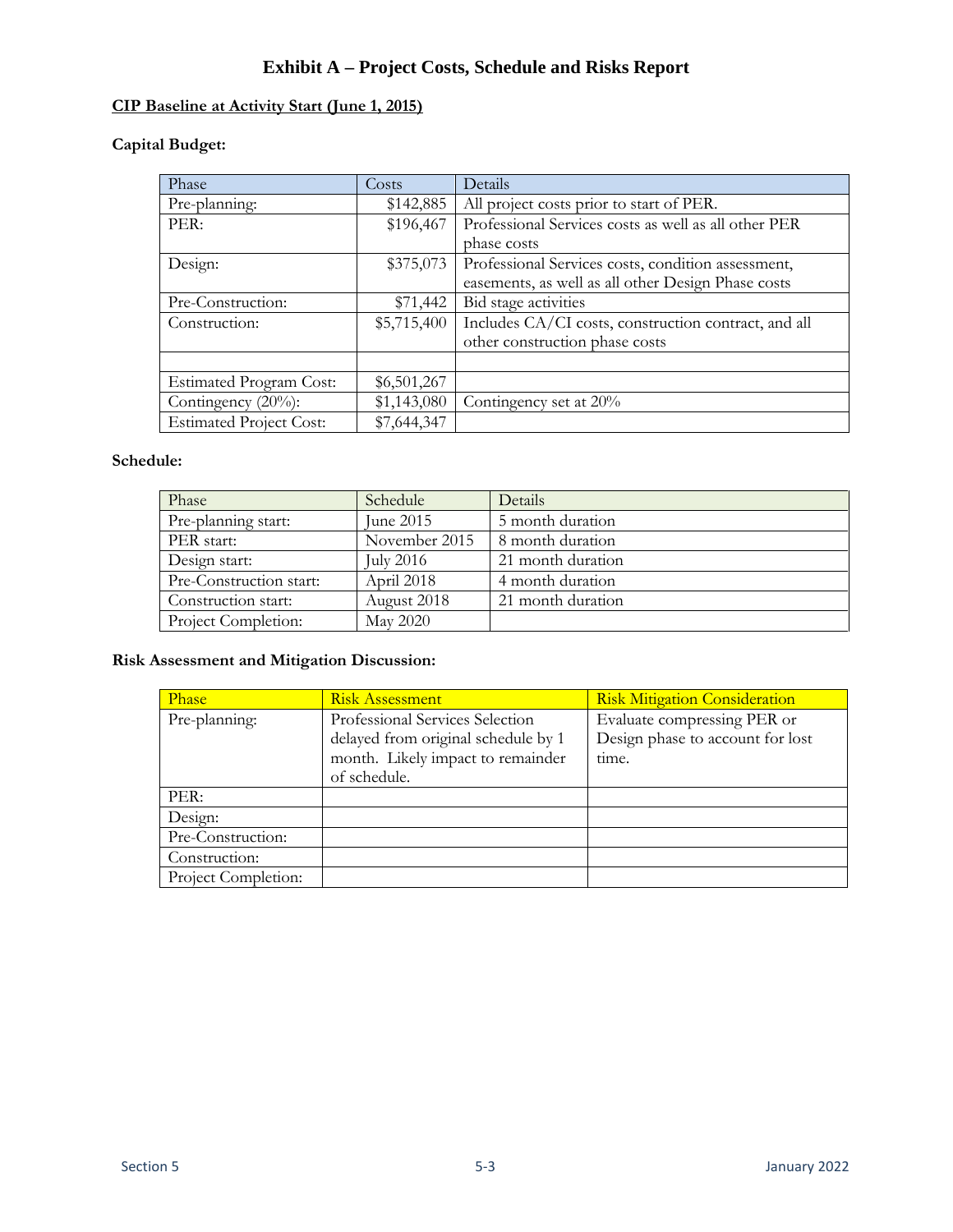## **Draft PER (February 15, 2016)**

### **Updated Capital Budget:**

| Phase                             | <b>Revised Costs</b> | % Change<br>from CIP<br>Baseline | Details                                                                                                                                                 |
|-----------------------------------|----------------------|----------------------------------|---------------------------------------------------------------------------------------------------------------------------------------------------------|
| Pre-planning:                     | \$0                  | $-100\%$                         | Delta: -\$142,885. The earlier anticipated<br>costs for this phase were reassigned under<br>Design.                                                     |
| PER:                              | \$250,000            | $+27%$                           | Delta: +\$53,533. Negotiated PER work<br>including Additional Services for SUE and<br>meetings with Virginia Beach, Norfolk, and<br>other stakeholders. |
| Design:                           | \$550,000            | $+47\%$                          | Delta: +\$174,927. Incorporation of<br>additional pipe condition assessment and<br>hydraulic modeling for alternate pipe<br>diameters.                  |
| Pre-Construction:                 | \$25,000             | $-65\%$                          | Delta: -\$46,442. Closer estimate of costs<br>to be expended during Construction bid<br>and award stage.                                                |
| Construction:                     | \$7,000,000          | $+20%$                           | Delta: $+\$ 1,284,600. Complexity of<br>construction along corridor and<br>alternatives.                                                                |
| <b>Estimated Program</b><br>Cost: | \$7,825,000          | $+20%$                           | Delta: +\$1,323,733.                                                                                                                                    |
| Contingency (20%):                | \$1,565,000          | $+37%$                           | Delta: +\$421,920.                                                                                                                                      |
| <b>Estimated Project</b><br>Cost: | \$9,393,000          | $+23%$                           | Delta: +\$1,745,653.                                                                                                                                    |

| Phase               | <b>Revised Schedule</b> | % Change<br>from CIP<br><b>Baseline</b> | Details                                  |
|---------------------|-------------------------|-----------------------------------------|------------------------------------------|
| Pre-planning start: | July 2015               | $0\%$                                   | Delta: +1 month from baseline date.      |
| PER start:          | December 2015           | $0\%$                                   | Delta: +1 month from baseline date.      |
|                     |                         |                                         | Same duration as baseline between pre-   |
|                     |                         |                                         | planning and PER start.                  |
| Design start:       | August 2016             | $0\%$                                   | Delta: +1 month from baseline date.      |
|                     |                         |                                         | Same duration as baseline for PER phase. |
| Pre-Construction    | October 2017            | $-28%$                                  | Delta: -6 months from baseline date.     |
| start:              |                         |                                         | Duration reduced to 15 months from       |
|                     |                         |                                         | baseline duration of 21 months for       |
|                     |                         |                                         | Design phase to reach bid ready stage.   |
| Construction start: | February 2018           | $0\%$                                   | Delta: -6 months from baseline date.     |
|                     |                         |                                         | Same duration as baseline for pre-       |
|                     |                         |                                         | construction phase.                      |
| Project Completion: | February 2020           | $+14\%$                                 | Delta: -3 months from baseline date.     |
|                     |                         |                                         | Duration is 3 months longer than the     |
|                     |                         |                                         | baseline Construction phase of 21        |
|                     |                         |                                         | months due to constructability issues.   |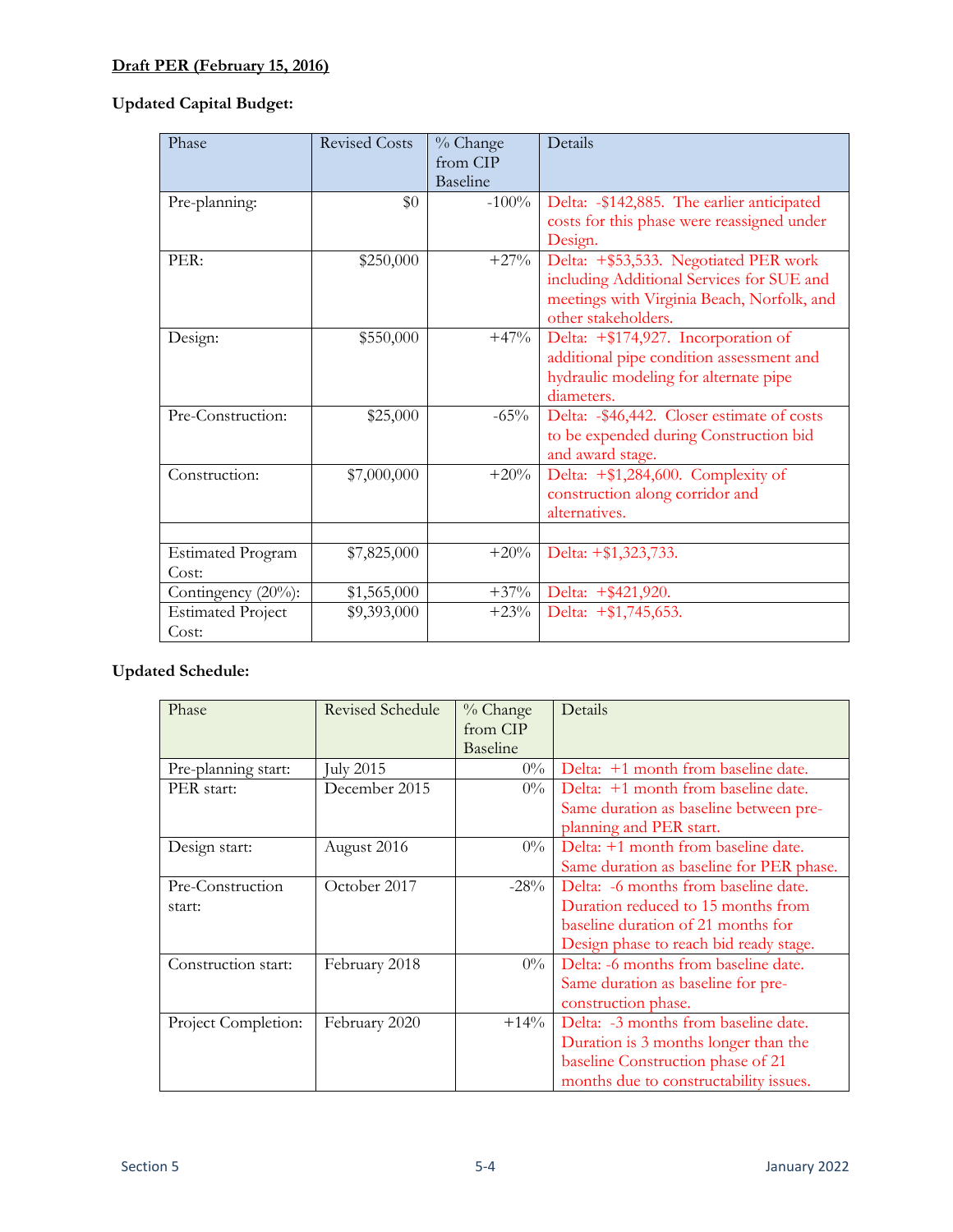| Phase               | <b>Risk Assessment</b>                                                                                                                                                                                               | <b>Risk Mitigation Consideration</b>                                                                                                                    |
|---------------------|----------------------------------------------------------------------------------------------------------------------------------------------------------------------------------------------------------------------|---------------------------------------------------------------------------------------------------------------------------------------------------------|
| Pre-planning:       | Closed out                                                                                                                                                                                                           |                                                                                                                                                         |
| PER:                | Several alternative routes identified<br>in the PER that have higher<br>projected construction costs and<br>longer construction schedules as<br>compared to the preliminary<br>recommended route and pipe<br>length. | Explore alternate construction means<br>and methods to reduce cost.                                                                                     |
| Design:             |                                                                                                                                                                                                                      |                                                                                                                                                         |
| Pre-Construction:   |                                                                                                                                                                                                                      |                                                                                                                                                         |
| Construction:       | Depending on the pipe alignment<br>selected by HRSD, the construction<br>could result in higher traffic<br>disruption and therefore limited<br>work hours / days by either Norfolk<br>or Virginia Beach.             | Coordinate with locality traffic<br>maintenance group to clarify<br>expectations and collaborate on<br>construction duration reducing<br>opportunities. |
| Project Completion: |                                                                                                                                                                                                                      |                                                                                                                                                         |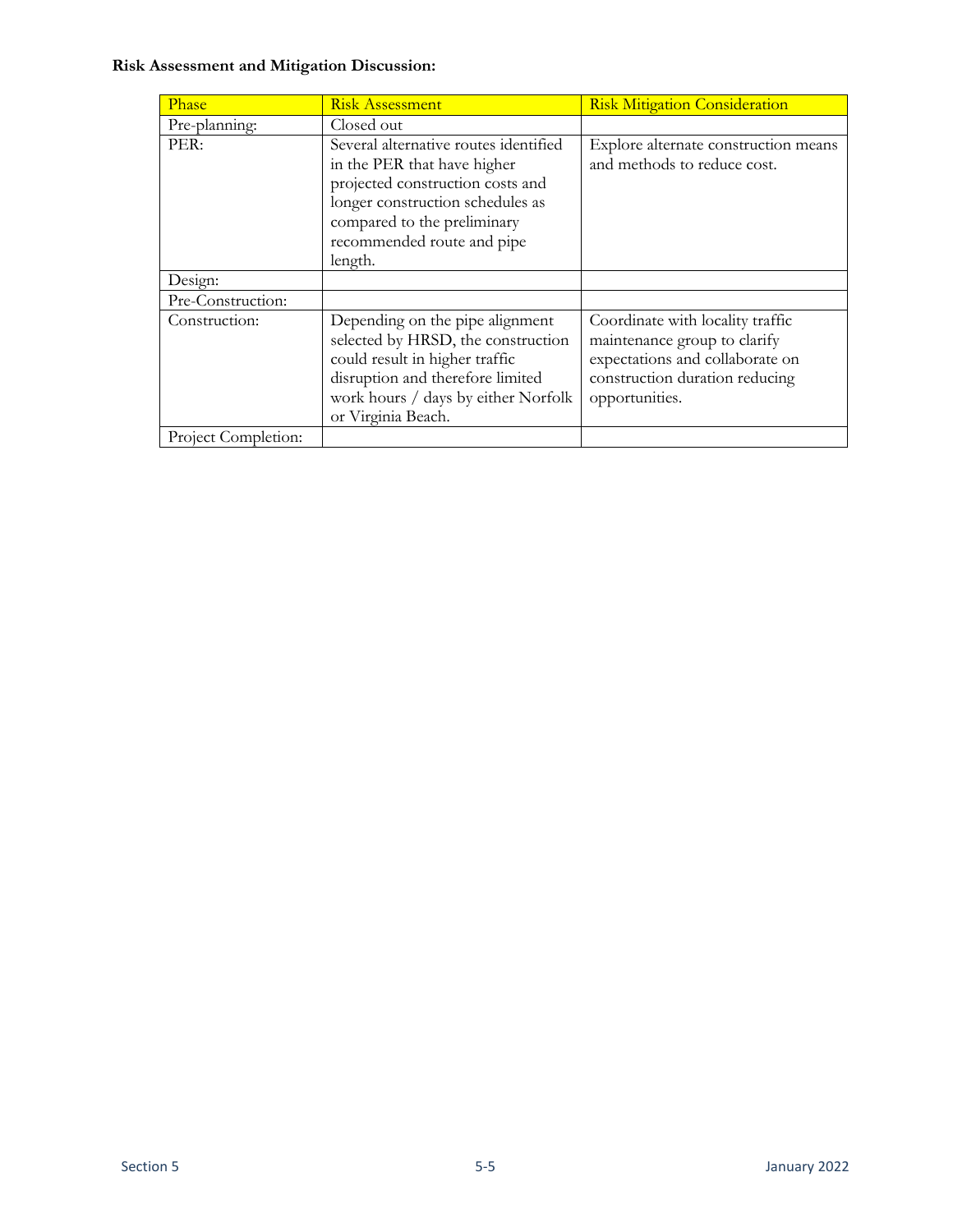### **Final PER (July 1, 2016)**

### **Updated Capital Budget:**

| Phase                             | <b>Revised Costs</b> | % Change<br>from CIP<br><b>Baseline</b> | Details                                                                                                                                                 |
|-----------------------------------|----------------------|-----------------------------------------|---------------------------------------------------------------------------------------------------------------------------------------------------------|
| Pre-planning:                     | \$0                  | $-100\%$                                | Delta: -\$142,885. The earlier anticipated<br>costs for this phase were reassigned under<br>Design.                                                     |
| PER:                              | \$250,000            | $+27%$                                  | Delta: +\$53,533. Negotiated PER work<br>including Additional Services for SUE and<br>meetings with Virginia Beach, Norfolk, and<br>other stakeholders. |
| Design:                           | \$550,000            | $+47%$                                  | Delta: +\$174,927. Incorporation of<br>additional pipe condition assessment and<br>hydraulic modeling for alternate pipe<br>diameters.                  |
| Pre-Construction:                 | \$25,000             | $-65\%$                                 | Delta: -\$46,442. Closer estimate of costs<br>to be expended during Construction bid<br>and award stage.                                                |
| Construction:                     | \$7,200,000          | $+26%$                                  | Delta: +\$1,484,600. A pipe alignment<br>selected by HRSD from PER alternatives<br>that added more length to avoid future<br>O&M issues.                |
| <b>Estimated Program</b><br>Cost: | \$8,025,000          | $+23%$                                  | Delta: +\$1,523,733.                                                                                                                                    |
| Contingency (15%):                | \$1,203,750          | $+5\%$                                  | Delta: $+$ \$60,670. Contingency adjusted to<br>$15%$ .                                                                                                 |
| <b>Estimated Project</b><br>Cost: | \$9,228,750          | $+21\%$                                 | Delta: +\$1,584,403.                                                                                                                                    |

| Phase               | <b>Revised Schedule</b> | $%$ Change      | Details                                  |
|---------------------|-------------------------|-----------------|------------------------------------------|
|                     |                         | from CIP        |                                          |
|                     |                         | <b>Baseline</b> |                                          |
| Pre-planning start: | July 2015               | $0\%$           | Delta: +1 month from baseline date.      |
| PER start:          | December 2015           | $0\%$           | Delta: +1 month from baseline date.      |
|                     |                         |                 | Same duration as baseline between pre-   |
|                     |                         |                 | planning and PER start.                  |
| Design start:       | August 2016             | $0\%$           | Delta: +1 month from baseline date.      |
|                     |                         |                 | Same duration as baseline for PER phase. |
| Pre-Construction    | October 2017            | $-28\%$         | Delta: -6 months from baseline date.     |
| start:              |                         |                 | Duration reduced to 15 months from       |
|                     |                         |                 | baseline duration of 21 months for       |
|                     |                         |                 | Design phase to reach bid ready stage.   |
| Construction start: | February 2018           | $0\%$           | Delta: -6 months from baseline date.     |
|                     |                         |                 | Same duration as baseline for pre-       |
|                     |                         |                 | construction phase.                      |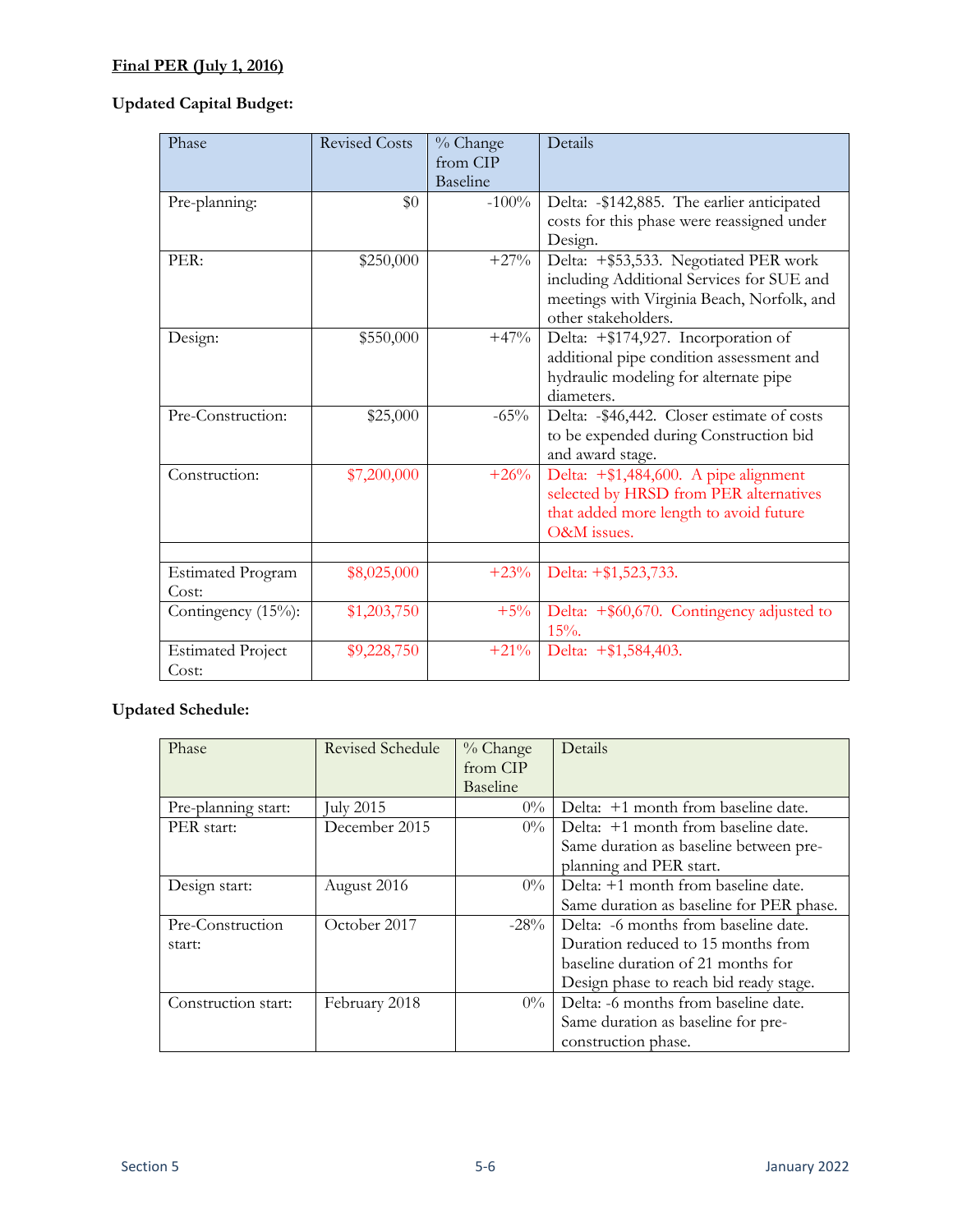| Project Completion:   February 2020 |  | $+14\%$ Delta: -3 months from baseline date. |
|-------------------------------------|--|----------------------------------------------|
|                                     |  | Duration is 3 months longer than the         |
|                                     |  | baseline Construction phase of 21            |
|                                     |  | months due to constructability concerns.     |

| Phase               | <b>Risk Assessment</b>                                                                                                                                                                                                                                                                              | <b>Risk Mitigation Consideration</b>                                                                                                                                                              |
|---------------------|-----------------------------------------------------------------------------------------------------------------------------------------------------------------------------------------------------------------------------------------------------------------------------------------------------|---------------------------------------------------------------------------------------------------------------------------------------------------------------------------------------------------|
| Pre-planning:       | Closed out                                                                                                                                                                                                                                                                                          |                                                                                                                                                                                                   |
| PER:                | Closed out                                                                                                                                                                                                                                                                                          |                                                                                                                                                                                                   |
| Design:             | The timing for construction of the new<br>Outlet Mall and access road may create<br>coordination issues and adjustments for                                                                                                                                                                         |                                                                                                                                                                                                   |
|                     | the design phase.                                                                                                                                                                                                                                                                                   |                                                                                                                                                                                                   |
| Pre-Construction:   |                                                                                                                                                                                                                                                                                                     |                                                                                                                                                                                                   |
| Construction:       | The timing for construction of the new<br>Outlet Mall and access road may create<br>coordination issues and adjustments for<br>the construction phase. Construction<br>could result in higher traffic disruption<br>and therefore limited work hours / days<br>by either Norfolk or Virginia Beach. | Coordinate with Developer and<br>Locality to clarify expectations<br>and collaborate on construction<br>duration reductions and ways to<br>lessen anticipated disruptive<br>construction impacts. |
| Project Completion: | Issues discussed above may delay project<br>completion.                                                                                                                                                                                                                                             |                                                                                                                                                                                                   |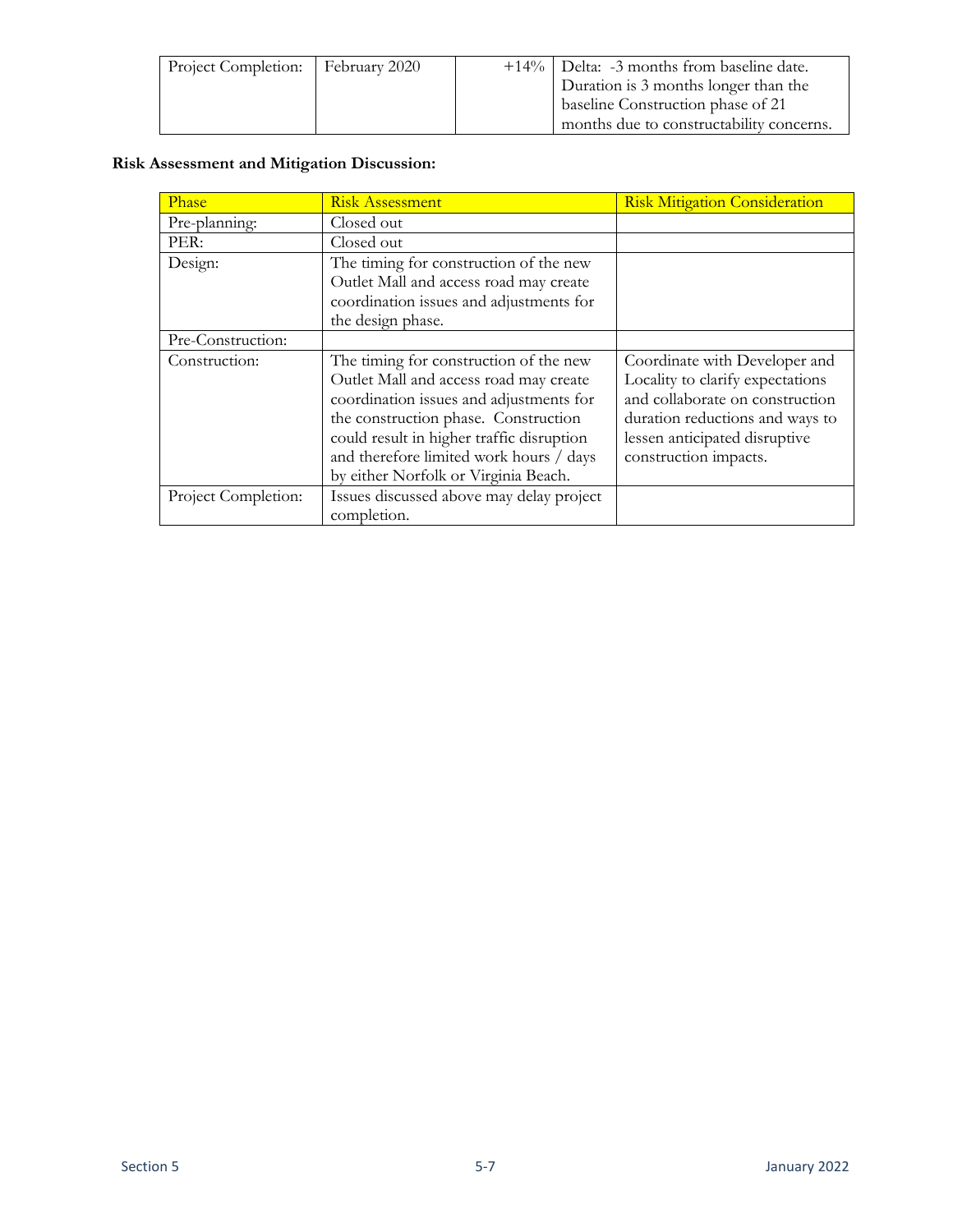## **90% Design (August 1, 2017)**

### **Updated Capital Budget:**

| Phase                             | <b>Revised Costs</b> | % Change<br>from CIP<br><b>Baseline</b> | Details                                                                                                                                                                                                  |
|-----------------------------------|----------------------|-----------------------------------------|----------------------------------------------------------------------------------------------------------------------------------------------------------------------------------------------------------|
| Pre-planning:                     | \$0                  | $-100\%$                                | Delta: -\$142,885. The earlier anticipated<br>costs for this phase were reassigned under<br>Design.                                                                                                      |
| PER:                              | \$250,000            | $+27%$                                  | Delta: +\$53,533. Negotiated PER work<br>including Additional Services for SUE and<br>meetings with Virginia Beach, Norfolk, and<br>other stakeholders.                                                  |
| Design:                           | \$580,000            | $+55%$                                  | Delta: +\$204,927. Incorporation of<br>additional pipe condition assessment,<br>hydraulic modeling for alternate pipe<br>diameters, detailed traffic maintenance<br>plans for both Norfolk and Va Beach. |
| Pre-Construction:                 | \$25,000             | $-65%$                                  | Delta: -\$46,442. Closer estimate of costs<br>to be expended during Construction bid<br>and award stage.                                                                                                 |
| Construction:                     | \$7,200,000          | $+26%$                                  | Delta: +\$1,484,600. A pipe alignment<br>selected by HRSD from PER alternatives<br>that added more length to avoid future<br>O&M issues.                                                                 |
| <b>Estimated Program</b><br>Cost: | \$8,055,000          | $+24%$                                  | Delta: +\$1,553,733.                                                                                                                                                                                     |
| Contingency $(10\%)$ :            | \$805,500            | $-30\%$                                 | Delta: - \$337,580. Contingency adjusted to<br>$10%$ .                                                                                                                                                   |
| <b>Estimated Project</b><br>Cost: | \$8,860,500          | $+16%$                                  | Delta: +\$1,216,153.                                                                                                                                                                                     |

| Phase               | <b>Revised Schedule</b> | $\%$ Change     | Details                                  |
|---------------------|-------------------------|-----------------|------------------------------------------|
|                     |                         | from CIP        |                                          |
|                     |                         | <b>Baseline</b> |                                          |
| Pre-planning start: | July 2015               | $0\%$           | Delta: +1 month from baseline date.      |
| PER start:          | December 2015           | $0\%$           | Delta: +1 month from baseline date.      |
|                     |                         |                 | Same duration as baseline between pre-   |
|                     |                         |                 | planning and PER start.                  |
| Design start:       | August 2016             | $0\%$           | Delta: +1 month from baseline date.      |
|                     |                         |                 | Same duration as baseline for PER phase. |
| Pre-Construction    | October 2017            | $-24\%$         | Delta: -5 months from baseline date.     |
| start:              |                         |                 | One month added to Design duration       |
|                     |                         |                 | evaluated at Final PER for total of 16   |
|                     |                         |                 | months for additional review times for   |
|                     |                         |                 | Norfolk and Virginia Beach.              |
| Construction start: | March 2018              | $0\%$           | Delta: -5 months from baseline date.     |
|                     |                         |                 | Same duration as baseline for pre-       |
|                     |                         |                 | construction phase.                      |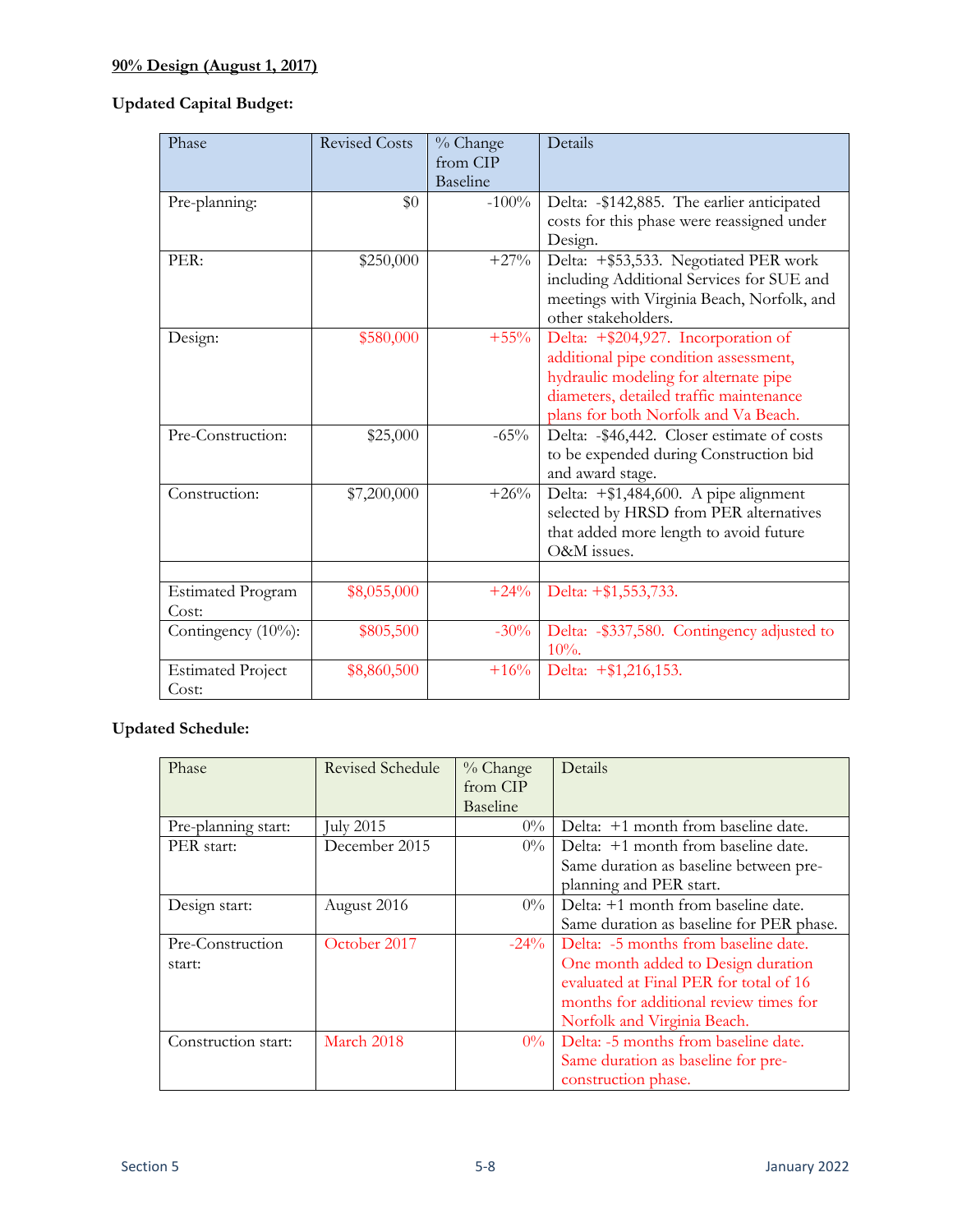| Project Completion:   March 2020 |  | +14%   Delta: -2 months from baseline date. |
|----------------------------------|--|---------------------------------------------|
|                                  |  | Duration is 3 months longer than the        |
|                                  |  | baseline Construction phase of 21           |
|                                  |  | months due to constructability concerns.    |

| Phase               | <b>Risk Assessment</b>                                                                                                                                                                                                                                                                                                                                                            | <b>Risk Mitigation Consideration</b>                                                                                                                                                                         |
|---------------------|-----------------------------------------------------------------------------------------------------------------------------------------------------------------------------------------------------------------------------------------------------------------------------------------------------------------------------------------------------------------------------------|--------------------------------------------------------------------------------------------------------------------------------------------------------------------------------------------------------------|
| Pre-planning:       | Closed out                                                                                                                                                                                                                                                                                                                                                                        |                                                                                                                                                                                                              |
| PER:                | Closed out                                                                                                                                                                                                                                                                                                                                                                        |                                                                                                                                                                                                              |
| Design:             | Final review and approval by cities of                                                                                                                                                                                                                                                                                                                                            | Clarify with locality the plan                                                                                                                                                                               |
|                     | Norfolk and Virginia Beach.                                                                                                                                                                                                                                                                                                                                                       | approval process.                                                                                                                                                                                            |
| Pre-Construction:   |                                                                                                                                                                                                                                                                                                                                                                                   |                                                                                                                                                                                                              |
| Construction:       | The timing for construction of the new<br>Outlet Mall and access road will create<br>coordination issues during the<br>construction phase if changes by either<br>HRSD contractor or developer of outlet<br>mall from current state. Construction<br>could result in higher traffic disruption<br>and therefore limited work hours / days<br>by either Norfolk or Virginia Beach. | Consider frequent meetings<br>between locality, developer team,<br>and HRSD team to heighten<br>opportunities for early<br>knowledge of conflicting matters<br>and schedules for collaboration<br>decisions. |
| Project Completion: | Issues discussed above may delay project<br>completion.                                                                                                                                                                                                                                                                                                                           |                                                                                                                                                                                                              |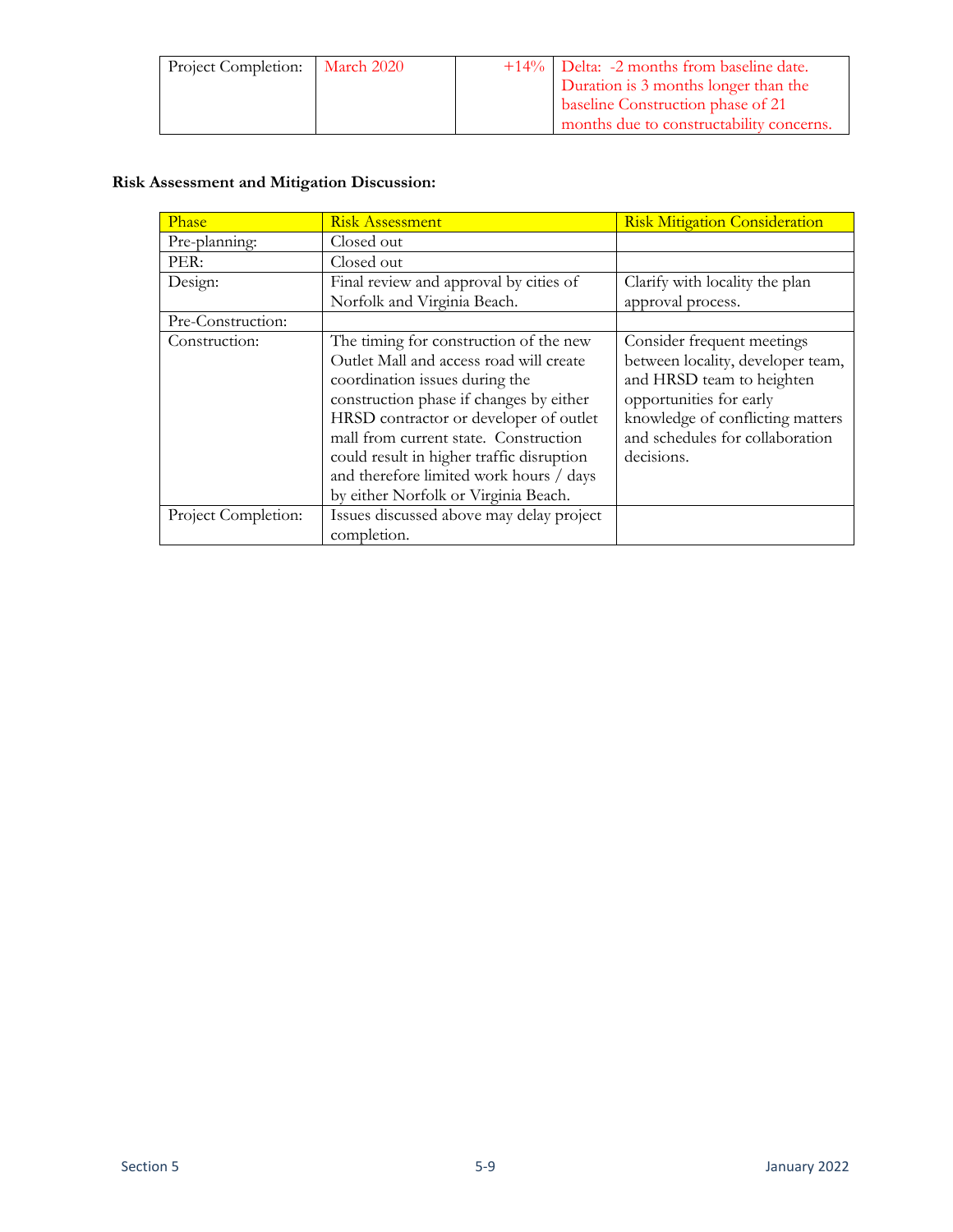## **PreConstruction (October 1, 2017)**

## **Updated Capital Budget:**

| Phase                             | <b>Revised Costs</b> | % Change<br>from CIP<br><b>Baseline</b> | Details                                                                                                                                                                                                  |
|-----------------------------------|----------------------|-----------------------------------------|----------------------------------------------------------------------------------------------------------------------------------------------------------------------------------------------------------|
| Pre-planning:                     | \$0                  | $-100\%$                                | Delta: -\$142,885. The earlier anticipated<br>costs for this phase were reassigned under<br>Design.                                                                                                      |
| PER:                              | \$250,000            | $+27%$                                  | Delta: +\$53,533. Negotiated PER work<br>including Additional Services for SUE and<br>meetings with Virginia Beach, Norfolk, and<br>other stakeholders.                                                  |
| Design:                           | \$580,000            | $+55\%$                                 | Delta: +\$204,927. Incorporation of<br>additional pipe condition assessment,<br>hydraulic modeling for alternate pipe<br>diameters, detailed traffic maintenance<br>plans for both Norfolk and Va Beach. |
| Pre-Construction:                 | \$21,000             | $-71\%$                                 | Delta: - \$50,442. Actual expenditures.                                                                                                                                                                  |
| Construction:                     | \$7,003,000          | $+23%$                                  | Delta: +\$1,287,600. New figures based on<br>OPCC and construction schedule.                                                                                                                             |
| <b>Estimated Program</b><br>Cost: | \$7,854,000          | $+20%$                                  | Delta: +\$1,352,733.                                                                                                                                                                                     |
| Contingency (5%):                 | \$392,700            | $-64%$                                  | Delta: - \$750,380. Contingency adjusted to<br>$5\%$ .                                                                                                                                                   |
| <b>Estimated Project</b><br>Cost: | \$8,246,700          | $+8%$                                   | Delta: +\$602,353.                                                                                                                                                                                       |

| Phase               | <b>Revised Schedule</b> | % Change        | Details                                  |
|---------------------|-------------------------|-----------------|------------------------------------------|
|                     |                         | from CIP        |                                          |
|                     |                         | <b>Baseline</b> |                                          |
| Pre-planning start: | July 2015               | $0\%$           | Delta: +1 month from baseline date.      |
| PER start:          | December 2015           | $0\%$           | Delta: +1 month from baseline date.      |
|                     |                         |                 | Same duration as baseline between pre-   |
|                     |                         |                 | planning and PER start.                  |
| Design start:       | August 2016             | $0\%$           | Delta: +1 month from baseline date.      |
|                     |                         |                 | Same duration as baseline for PER phase. |
| Pre-Construction    | October 2017            | $-24\%$         | Delta: -5 months from baseline date.     |
| start:              |                         |                 | One month added to Design duration       |
|                     |                         |                 | evaluated at Final PER for total of 16   |
|                     |                         |                 | months for additional review times for   |
|                     |                         |                 | Norfolk and Virginia Beach.              |
| Construction start: | March 2018              | $0\%$           | Delta: -5 months from baseline date.     |
|                     |                         |                 | Same duration as baseline for pre-       |
|                     |                         |                 | construction phase.                      |
| Project Completion: | December 2019           | $+5%$           | Delta: -5 months from baseline date.     |
|                     |                         |                 | Duration is 1 month longer than the      |
|                     |                         |                 | baseline Construction phase of 21        |
|                     |                         |                 | months due to Bid Document allowable     |
|                     |                         |                 | duration.                                |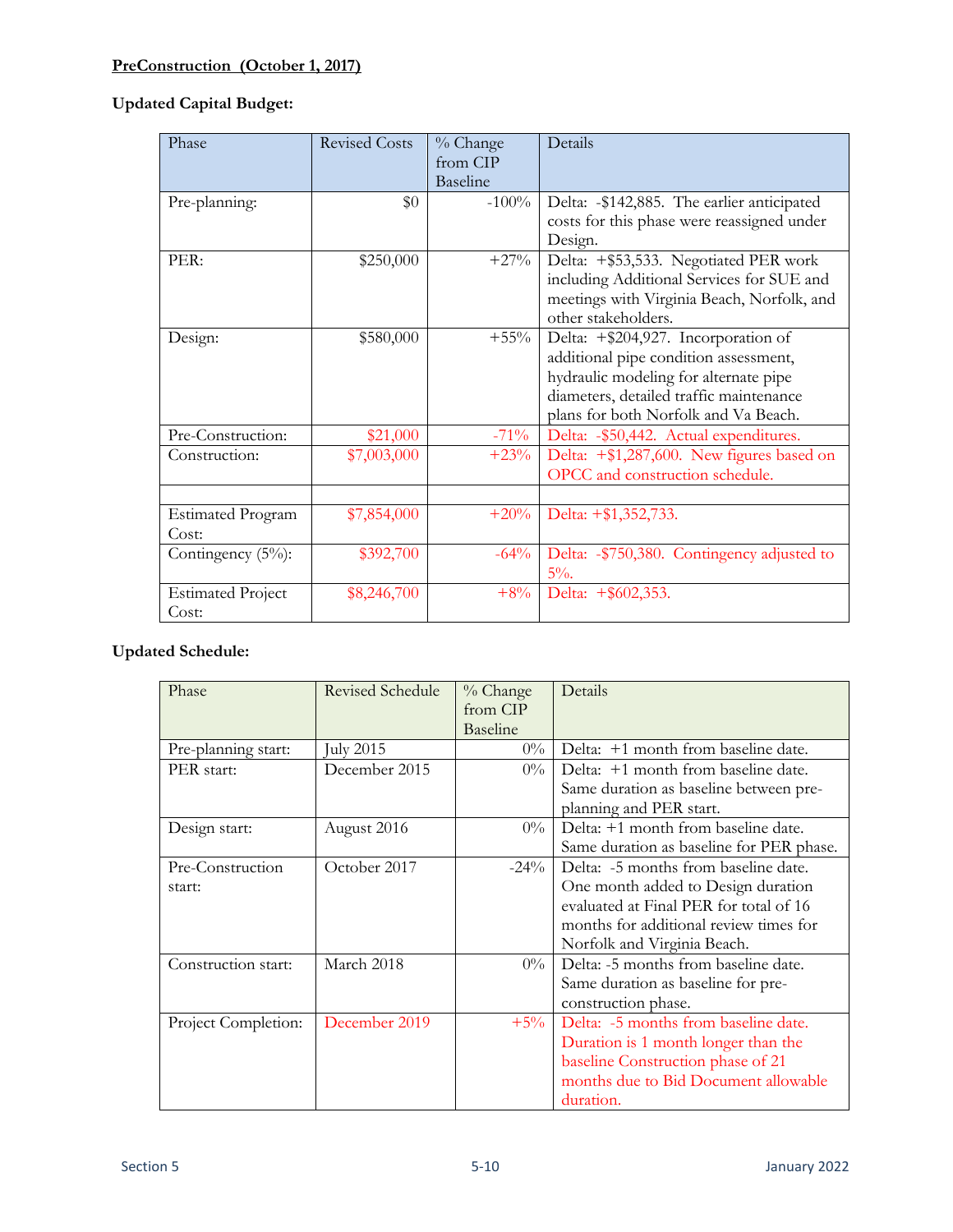| Phase               | <b>Risk Assessment</b>                                                                                                                                                                                                                                                                                                                                         | <b>Risk Mitigation Consideration</b>                                                                                                                                                                      |
|---------------------|----------------------------------------------------------------------------------------------------------------------------------------------------------------------------------------------------------------------------------------------------------------------------------------------------------------------------------------------------------------|-----------------------------------------------------------------------------------------------------------------------------------------------------------------------------------------------------------|
| Pre-planning:       | Closed out                                                                                                                                                                                                                                                                                                                                                     |                                                                                                                                                                                                           |
| PER:                | Closed out                                                                                                                                                                                                                                                                                                                                                     |                                                                                                                                                                                                           |
| Design:             | Final review and approval by cities of                                                                                                                                                                                                                                                                                                                         | Clarify with locality the plan                                                                                                                                                                            |
|                     | Norfolk and Virginia Beach.                                                                                                                                                                                                                                                                                                                                    | approval process.                                                                                                                                                                                         |
| Pre-Construction:   |                                                                                                                                                                                                                                                                                                                                                                |                                                                                                                                                                                                           |
| Construction:       | The timing for construction of the<br>new Outlet Mall and access road will<br>create coordination issues during the<br>construction phase if changes by<br>either HRSD contractor or developer<br>of outlet mall. Construction could<br>result in higher traffic disruption and<br>therefore limited work hours / days<br>by either Norfolk or Virginia Beach. | Consider frequent meetings between<br>locality, developer team, and HRSD<br>team to heighten opportunities for<br>early knowledge of conflicting<br>matters and schedules for<br>collaboration decisions. |
| Project Completion: | Issues discussed above may delay<br>project completion.                                                                                                                                                                                                                                                                                                        |                                                                                                                                                                                                           |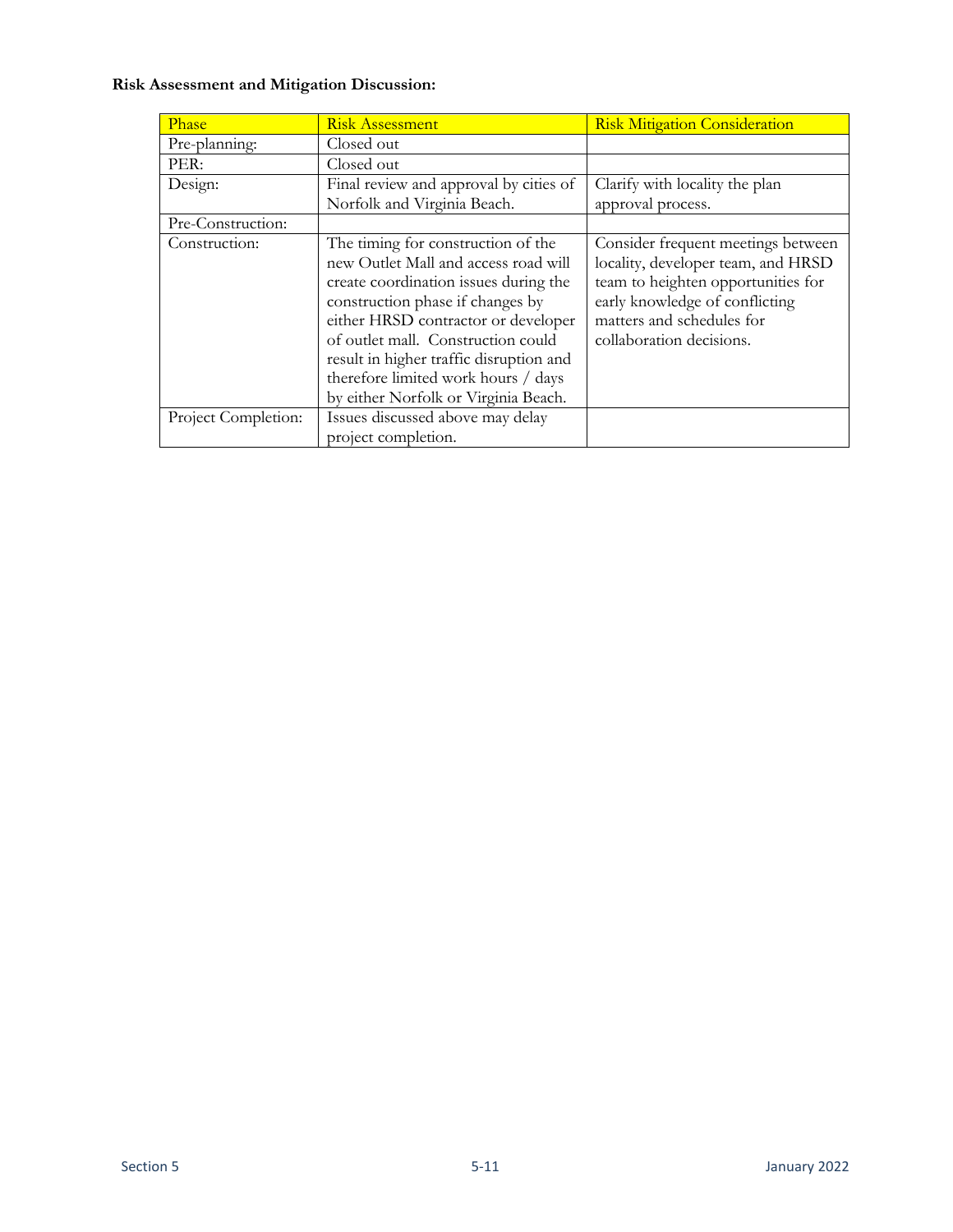## **Evaluation of Construction Bids (November 1, 2017)**

### **Updated Capital Budget:**

| Phase                    | <b>Revised Costs</b> | % Change | Details                                    |
|--------------------------|----------------------|----------|--------------------------------------------|
|                          |                      | from CIP |                                            |
|                          |                      | Baseline |                                            |
| Pre-planning:            | \$0                  | $-100\%$ | Delta: -\$142,885. The earlier anticipated |
|                          |                      |          | costs for this phase were reassigned under |
|                          |                      |          | Design.                                    |
| PER:                     | \$250,000            | $+27%$   | Delta: +\$53,533. Negotiated PER work      |
|                          |                      |          | including Additional Services for SUE and  |
|                          |                      |          | meetings with Virginia Beach, Norfolk, and |
|                          |                      |          | other stakeholders.                        |
| Design:                  | \$580,000            | $+55\%$  | Delta: +\$204,927. Incorporation of        |
|                          |                      |          | additional pipe condition assessment,      |
|                          |                      |          | hydraulic modeling for alternate pipe      |
|                          |                      |          | diameters, detailed traffic maintenance    |
|                          |                      |          | plans for both Norfolk and Va Beach.       |
| Pre-Construction:        | \$21,000             | $-71\%$  | Delta: - \$50,442. Actual expenditures.    |
| Construction:            | \$6,927,150          | $+21%$   | Delta: +\$1,211,750. Lowest responsible    |
|                          |                      |          | and responsive bid was less than OPCC.     |
|                          |                      |          |                                            |
| <b>Estimated Program</b> | \$7,778,150          | $+20%$   | Delta: +\$1,276,883.                       |
| Cost:                    |                      |          |                                            |
| Contingency $(5\%)$ :    | \$388,908            | $-66\%$  | Delta: -\$754,172. Contingency held at 5%. |
| <b>Estimated Project</b> | \$8,167,058          | $+7%$    | Delta: +\$522,711.                         |
| Cost:                    |                      |          |                                            |

| Phase               | <b>Revised Schedule</b> | % Change        | Details                                  |
|---------------------|-------------------------|-----------------|------------------------------------------|
|                     |                         | from CIP        |                                          |
|                     |                         | <b>Baseline</b> |                                          |
| Pre-planning start: | uly 2015                | $0\%$           | Delta: +1 month from baseline date.      |
| PER start:          | December 2015           | $0\%$           | Delta: +1 month from baseline date.      |
|                     |                         |                 | Same duration as baseline between pre-   |
|                     |                         |                 | planning and PER start.                  |
| Design start:       | August 2016             | $0\%$           | Delta: +1 month from baseline date.      |
|                     |                         |                 | Same duration as baseline for PER phase. |
| Pre-Construction    | October 2017            | $-24\%$         | Delta: -5 months from baseline date.     |
| start:              |                         |                 | One month added to Design duration       |
|                     |                         |                 | evaluated at Final PER for total of 16   |
|                     |                         |                 | months for additional review times for   |
|                     |                         |                 | Norfolk and Virginia Beach.              |
| Construction start: | March 2018              | $0\%$           | Delta: -5 months from baseline date.     |
|                     |                         |                 | Same duration as baseline for pre-       |
|                     |                         |                 | construction phase.                      |
| Project Completion: | December 2019           | $+5\%$          | Delta: -5 months from baseline date.     |
|                     |                         |                 | Duration is 1 month longer than the      |
|                     |                         |                 | baseline Construction phase of 21        |
|                     |                         |                 | months due to Bid Document allowable     |
|                     |                         |                 | duration.                                |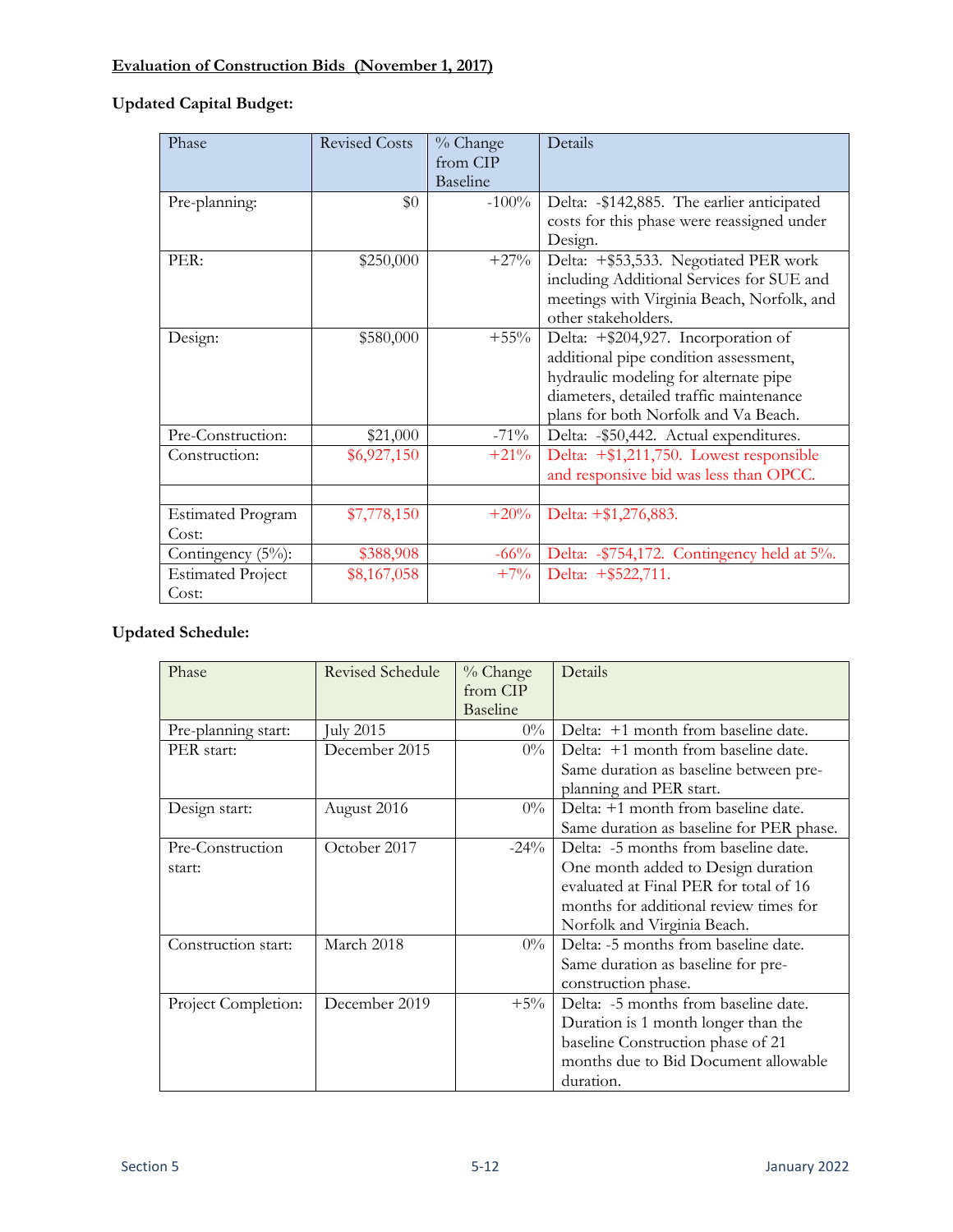| Phase               | <b>Risk Assessment</b>                                                                                                                                                                                                                                                                                                                                         | <b>Risk Mitigation Consideration</b>                                                                                                                                                                      |
|---------------------|----------------------------------------------------------------------------------------------------------------------------------------------------------------------------------------------------------------------------------------------------------------------------------------------------------------------------------------------------------------|-----------------------------------------------------------------------------------------------------------------------------------------------------------------------------------------------------------|
| Pre-planning:       | Closed out                                                                                                                                                                                                                                                                                                                                                     |                                                                                                                                                                                                           |
| PER:                | Closed out                                                                                                                                                                                                                                                                                                                                                     |                                                                                                                                                                                                           |
| Design:             | Closed out                                                                                                                                                                                                                                                                                                                                                     |                                                                                                                                                                                                           |
| Pre-Construction:   | Closed out                                                                                                                                                                                                                                                                                                                                                     |                                                                                                                                                                                                           |
| Construction:       | The timing for construction of the<br>new Outlet Mall and access road will<br>create coordination issues during the<br>construction phase if changes by<br>either HRSD contractor or developer<br>of outlet mall. Construction could<br>result in higher traffic disruption and<br>therefore limited work hours / days<br>by either Norfolk or Virginia Beach. | Consider frequent meetings<br>between locality, developer team,<br>and HRSD team to heighten<br>opportunities for early knowledge<br>of conflicting matters and schedules<br>for collaboration decisions. |
| Project Completion: | Issues discussed above may delay<br>project completion.                                                                                                                                                                                                                                                                                                        |                                                                                                                                                                                                           |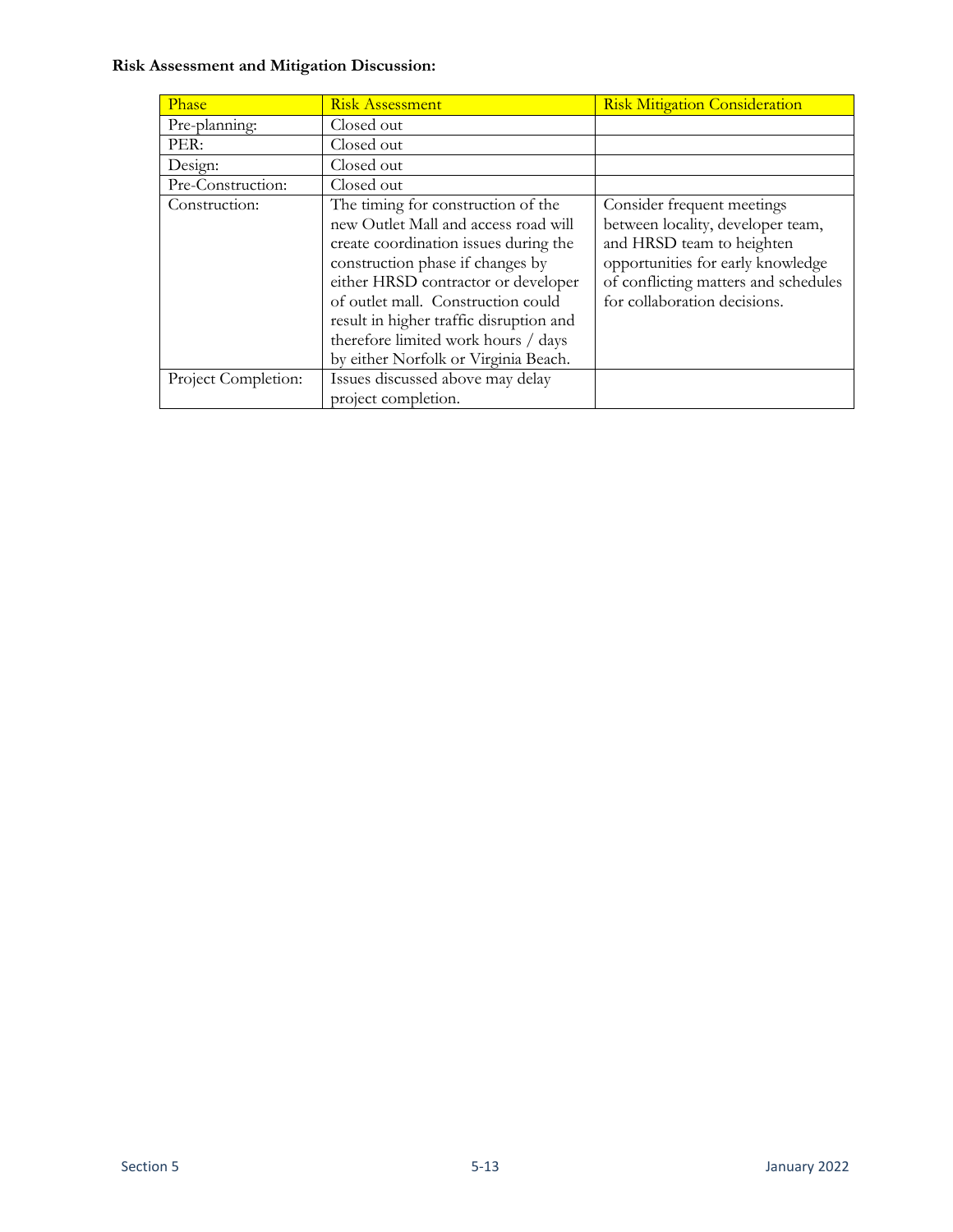# **Mid Point of Construction (January 1, 2019)**

## **Updated Capital Budget:**

| Phase                             | <b>Revised Costs</b> | % Change<br>from CIP<br><b>Baseline</b> | Details                                                                                                                                                                                                  |
|-----------------------------------|----------------------|-----------------------------------------|----------------------------------------------------------------------------------------------------------------------------------------------------------------------------------------------------------|
| Pre-planning:                     | \$0                  | $-100%$                                 | Delta: -\$142,885. The earlier anticipated<br>costs for this phase were reassigned under<br>Design.                                                                                                      |
| PER:                              | \$250,000            | $+27%$                                  | Delta: +\$53,533. Negotiated PER work<br>including Additional Services for SUE and<br>meetings with Virginia Beach, Norfolk, and<br>other stakeholders.                                                  |
| Design:                           | \$580,000            | $+55\%$                                 | Delta: +\$204,927. Incorporation of<br>additional pipe condition assessment,<br>hydraulic modeling for alternate pipe<br>diameters, detailed traffic maintenance<br>plans for both Norfolk and Va Beach. |
| Pre-Construction:                 | \$21,000             | $-71\%$                                 | Delta: - \$50,442. Actual expenditures.                                                                                                                                                                  |
| Construction:                     | \$7,027,150          | $+23%$                                  | Delta: +\$1,311,750. Approved Change<br>Orders of \$30,000 (Owner Requested) and<br>\$70,000 (field changes).                                                                                            |
|                                   |                      |                                         |                                                                                                                                                                                                          |
| <b>Estimated Program</b><br>Cost: | \$7,878,150          | $+21\%$                                 | Delta: +\$1,376,883.                                                                                                                                                                                     |
| Contingency $(5\%)$ :             | \$393,908            | $-65%$                                  | Delta: - \$749,172. Contingency held at 5%.                                                                                                                                                              |
| <b>Estimated Project</b><br>Cost: | \$8,272,058          | $+8%$                                   | Delta: +\$627,711.                                                                                                                                                                                       |

| Phase               | <b>Revised Schedule</b> | $%$ Change | Details                                         |
|---------------------|-------------------------|------------|-------------------------------------------------|
|                     |                         | from CIP   |                                                 |
|                     |                         | Baseline   |                                                 |
| Pre-planning start: | July 2015               | $0\%$      | Delta: +1 month from baseline date.             |
| PER start:          | December 2015           | $0\%$      | Delta: +1 month from baseline date.             |
|                     |                         |            | Same duration as baseline between pre-          |
|                     |                         |            | planning and PER start.                         |
| Design start:       | August 2016             | $0\%$      | Delta: +1 month from baseline date.             |
|                     |                         |            | Same duration as baseline for PER phase.        |
| Pre-Construction    | October 2017            | $-24\%$    | Delta: -5 months from baseline date.            |
| start:              |                         |            | One month added to Design duration              |
|                     |                         |            | evaluated at Final PER for total of 16          |
|                     |                         |            | months for additional review times for          |
|                     |                         |            | Norfolk and Virginia Beach.                     |
| Construction start: | March 2018              | $0\%$      | Delta: -5 months from baseline date.            |
|                     |                         |            | Same duration as baseline for pre-              |
|                     |                         |            | construction phase.                             |
| Project Completion: | January 2020            | $+10%$     | Delta: -4 months from baseline date.            |
|                     |                         |            | Duration is 2 month longer than the             |
|                     |                         |            | baseline Construction phase of 21               |
|                     |                         |            | months due to Bid Document allowable            |
|                     |                         |            | $duration + 30 \text{ day } CO$ time extension. |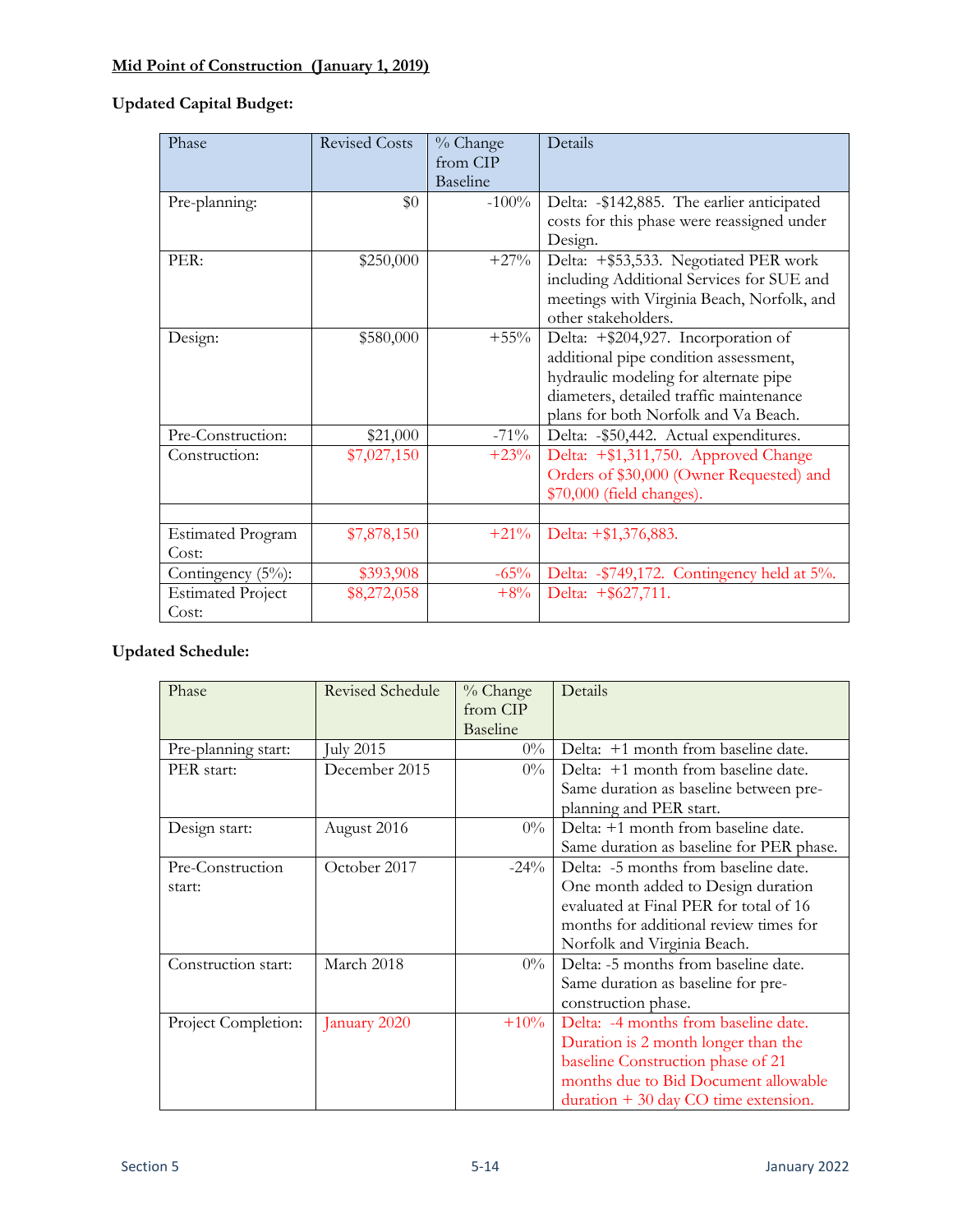| Phase               | <b>Risk Assessment</b>                    | <b>Risk Mitigation Consideration</b> |
|---------------------|-------------------------------------------|--------------------------------------|
| Pre-planning:       | Closed out                                |                                      |
| PER:                | Closed out                                |                                      |
| Design:             | Closed out                                |                                      |
| Pre-Construction:   | Closed out                                |                                      |
| Construction:       | Likelihood of addition change orders for  | Evaluation of additional             |
|                     | time extension and costs due to conflicts | subsurface explorations ahead of     |
|                     | with undocumented private utilities along | Contractor's installation crews to   |
|                     | the force main corridor.                  | heighten efficiency.                 |
| Project Completion: | Issues discussed above may delay project  |                                      |
|                     | completion.                               |                                      |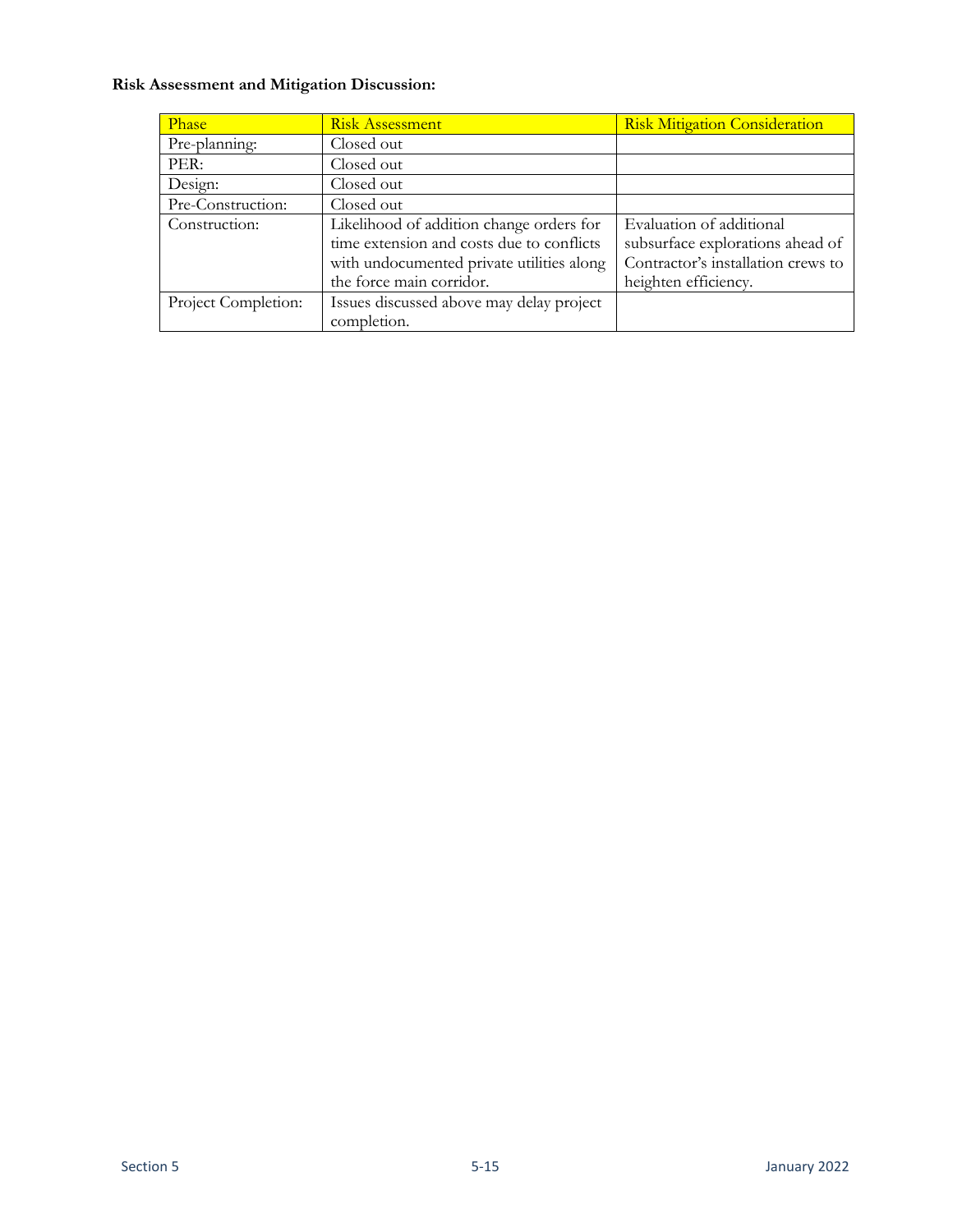# **Construction Closeout (February 1, 20209)**

## **Updated Capital Budget:**

| Phase                             | <b>Revised Costs</b> | % Change<br>from CIP<br><b>Baseline</b> | Details                                                                                                                                                                                                  |
|-----------------------------------|----------------------|-----------------------------------------|----------------------------------------------------------------------------------------------------------------------------------------------------------------------------------------------------------|
| Pre-planning:                     | \$0                  | $-100\%$                                | Delta: -\$142,885. The earlier anticipated<br>costs for this phase were reassigned under<br>Design.                                                                                                      |
| PER:                              | \$250,000            | $+27\%$                                 | Delta: +\$53,533. Negotiated PER work<br>including Additional Services for SUE and<br>meetings with Virginia Beach, Norfolk, and<br>other stakeholders.                                                  |
| Design:                           | \$580,000            | $+55%$                                  | Delta: +\$204,927. Incorporation of<br>additional pipe condition assessment,<br>hydraulic modeling for alternate pipe<br>diameters, detailed traffic maintenance<br>plans for both Norfolk and Va Beach. |
| Pre-Construction:                 | \$21,000             | $-71\%$                                 | Delta: - \$50,442. Actual expenditures.                                                                                                                                                                  |
| Construction:                     | \$7,127,150          | $+25%$                                  | Delta: +\$1,411,750. Additional approved<br>Change Orders of \$60,000 (field changes)<br>plus additional \$40,000 in CA/CI for<br>approved time extension.                                               |
|                                   |                      |                                         |                                                                                                                                                                                                          |
| <b>Estimated Program</b><br>Cost: | \$7,978,150          | $+22\%$                                 | Delta: +\$1,476,883.                                                                                                                                                                                     |
| Contingency (0%):                 | \$0                  | $-100%$                                 | Delta: - \$1,143.080. No contingencies.                                                                                                                                                                  |
| <b>Estimated Project</b><br>Cost: | \$7,978,150          | $+4\%$                                  | Delta: +\$333,803.                                                                                                                                                                                       |

| Phase               | <b>Revised Schedule</b> | % Change        | Details                                  |
|---------------------|-------------------------|-----------------|------------------------------------------|
|                     |                         | from CIP        |                                          |
|                     |                         | <b>Baseline</b> |                                          |
| Pre-planning start: | July 2015               | $0\%$           | Delta: +1 month from baseline date.      |
| PER start:          | December 2015           | $0\%$           | Delta: +1 month from baseline date.      |
|                     |                         |                 | Same duration as baseline between pre-   |
|                     |                         |                 | planning and PER start.                  |
| Design start:       | August 2016             | $0\%$           | Delta: +1 month from baseline date.      |
|                     |                         |                 | Same duration as baseline for PER phase. |
| Pre-Construction    | October 2017            | $-24\%$         | Delta: -5 months from baseline date.     |
| start:              |                         |                 | One month added to Design duration       |
|                     |                         |                 | evaluated at Final PER for total of 16   |
|                     |                         |                 | months for additional review times for   |
|                     |                         |                 | Norfolk and Virginia Beach.              |
| Construction start: | March 2018              | $0\%$           | Delta: -5 months from baseline date.     |
|                     |                         |                 | Same duration as baseline for pre-       |
|                     |                         |                 | construction phase.                      |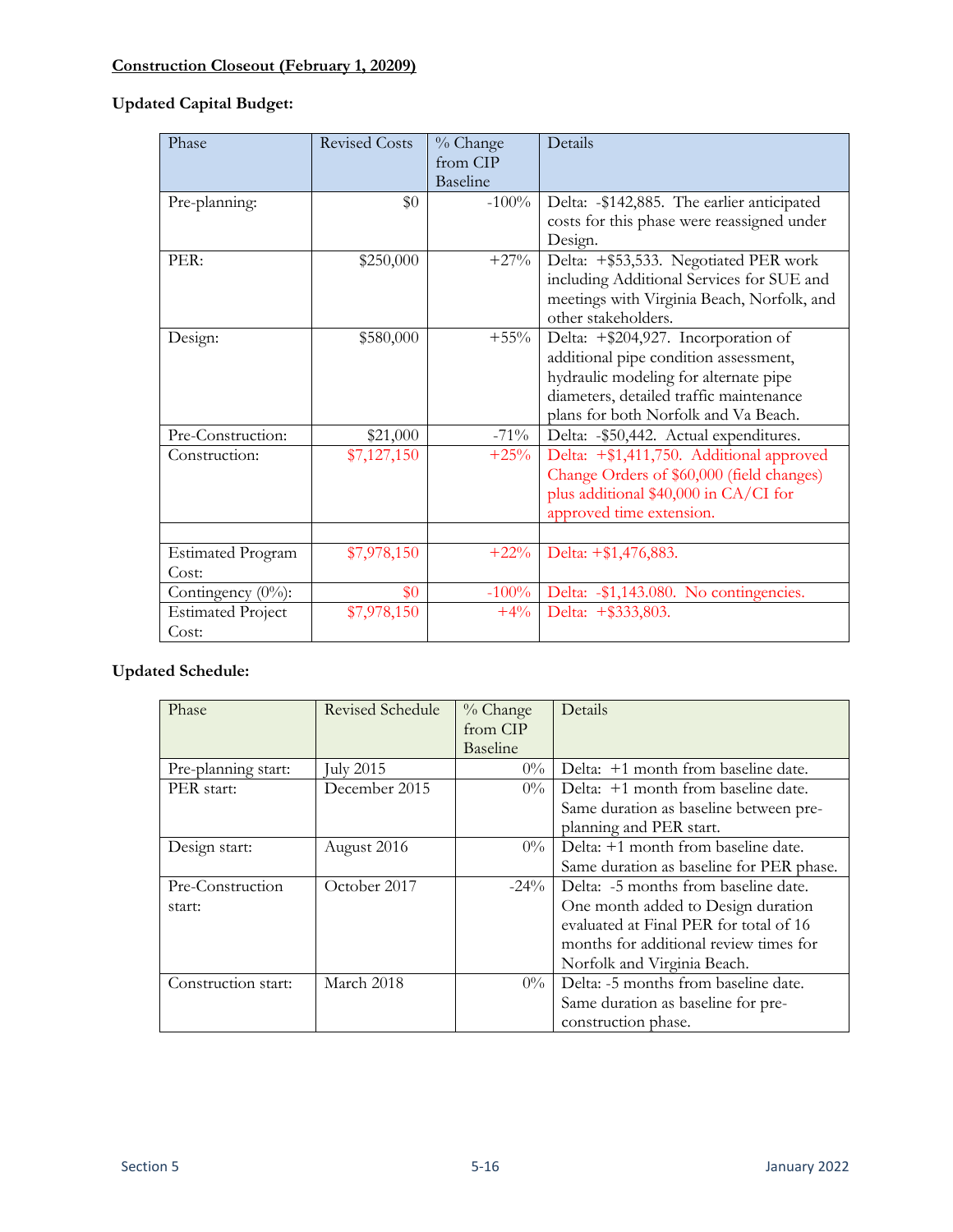| Project Completion:   February 2020 |  | +14%   Delta: -3 months from baseline date. |  |
|-------------------------------------|--|---------------------------------------------|--|
|                                     |  | Duration is 3 month longer than the         |  |
|                                     |  | baseline Construction phase of 21           |  |
|                                     |  | months due to Bid Document allowable        |  |
|                                     |  | duration $+60$ day CO time extension.       |  |

| Phase               | <b>Risk Mitigation Consideration</b><br><b>Risk Assessment</b> |                                  |  |  |
|---------------------|----------------------------------------------------------------|----------------------------------|--|--|
| Pre-planning:       | Closed out                                                     |                                  |  |  |
| PER:                | Closed out                                                     |                                  |  |  |
| Design:             | Closed out                                                     |                                  |  |  |
| Pre-Construction:   | Closed out                                                     |                                  |  |  |
| Construction:       | Closed out                                                     |                                  |  |  |
| Project Completion: |                                                                | Document and incorporate lessons |  |  |
|                     |                                                                | learned for planned and future   |  |  |
|                     |                                                                | projects.                        |  |  |